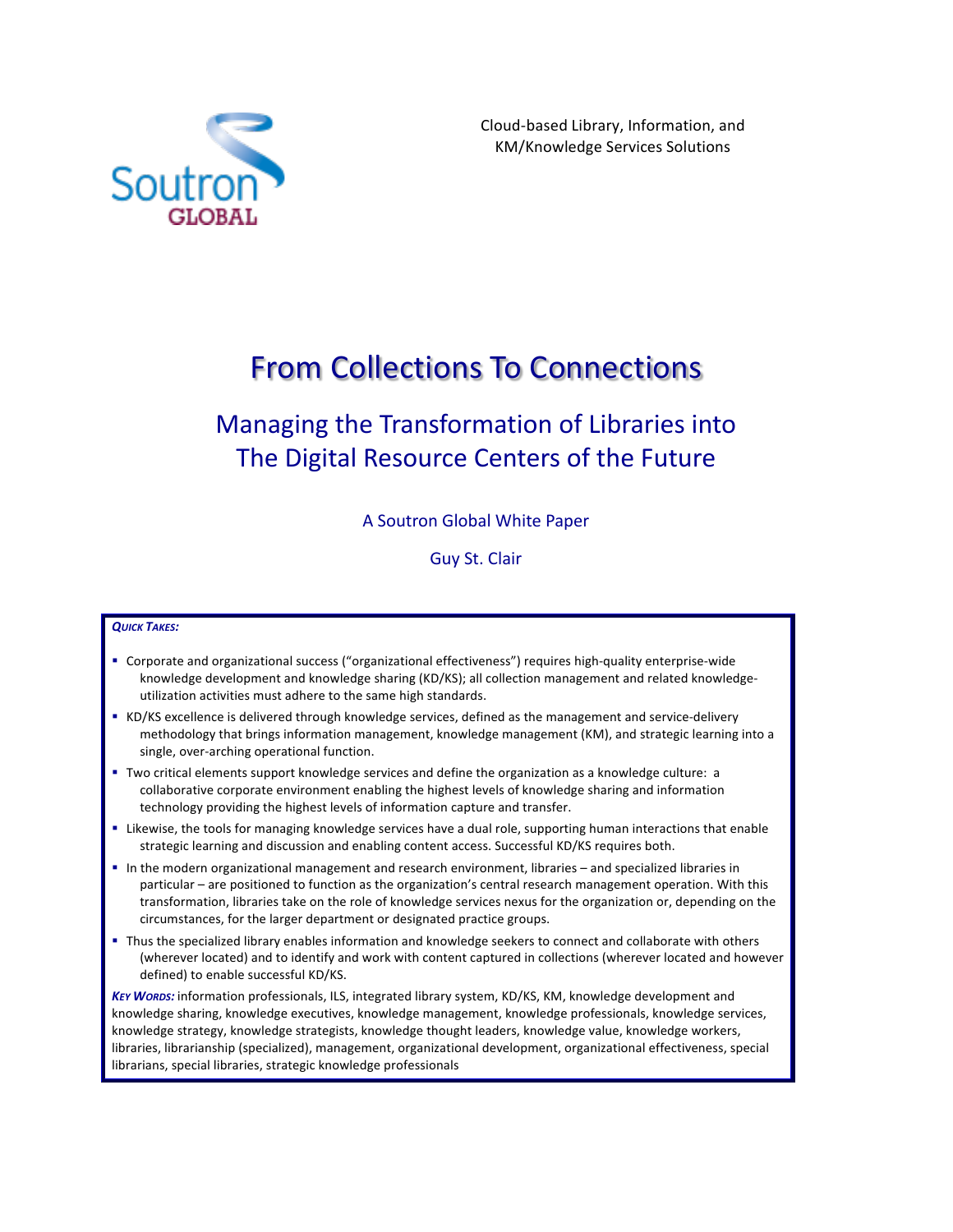*The Changing Organizational Management Environment*. Over the last decade – and in some cases stretching over the prior decade or so – corporate and organizational leaders have become aware of the benefits of high-quality information and knowledge management (KM).

It has been a phenomenal recognition, this sea change in organizational management, and it affects every information and knowledge exchange that takes place in every functional unit of every company or organization (indeed, some make the case that this move toward quality information and knowledge sharing is taking place in society at large).

So it is no surprise that with all the talk about "big data" and "drowning in information," companies and organizations have devised new approaches to information and knowledge management. What we are witnessing is nothing less than a cutting-edge opening for innovative thinking, as enterprise leaders think about their company's intellectual capital, and about how critical it is to manage that knowledge carefully.

While all organizations do not "naturally" (we might say) sign on to this recognition of the benefits of high-quality information and knowledge, many if not most of the people working within the organization are aware of the need. Information and knowledge content collections are continuously being built throughout the company.

Even in companies where no specific attention is being given to moving into well-managed information and knowledge delivery, workers are collecting content about what they do. They are attempting to develop solutions so they can access what they require in what has been collected. In many cases, these knowledge workers (as Peter F. Drucker described them) are building databases to lead them to content in resources, both internal and external. In other cases they are simply recording what work has been done, how it was done, and incorporating content to ensure that information about the work can be reviewed and, if required, replicated.

In all of these organizational knowledge-domain situations (that is, any situation in which knowledge is developed and shared) the objective is to ensure end results that benefit the larger organization. Corporate and organizational success (sometimes referred to as "organizational effectiveness") requires high-quality enterprise-wide knowledge development and knowledge sharing (KD/KS), and all collection management and related knowledge-utilization activities must adhere to the same high standards.

Four conditions apply:

- 1. Enterprise-wide leadership and senior management recognize the value of well-managed information, knowledge, and strategic learning in corporate success
- 2. The company's specialized library transitions into the company's strategic knowledge function, becoming the organization's strategic knowledge business unit/operational function
- 3. The organization's specialist librarian becomes the company's strategic knowledge professional, the knowledge thought leader for the company.
- 4. KM/knowledge services tools support enterprisewide (or departmental) content management and enable collaboration throughout the corporate knowledge domain.

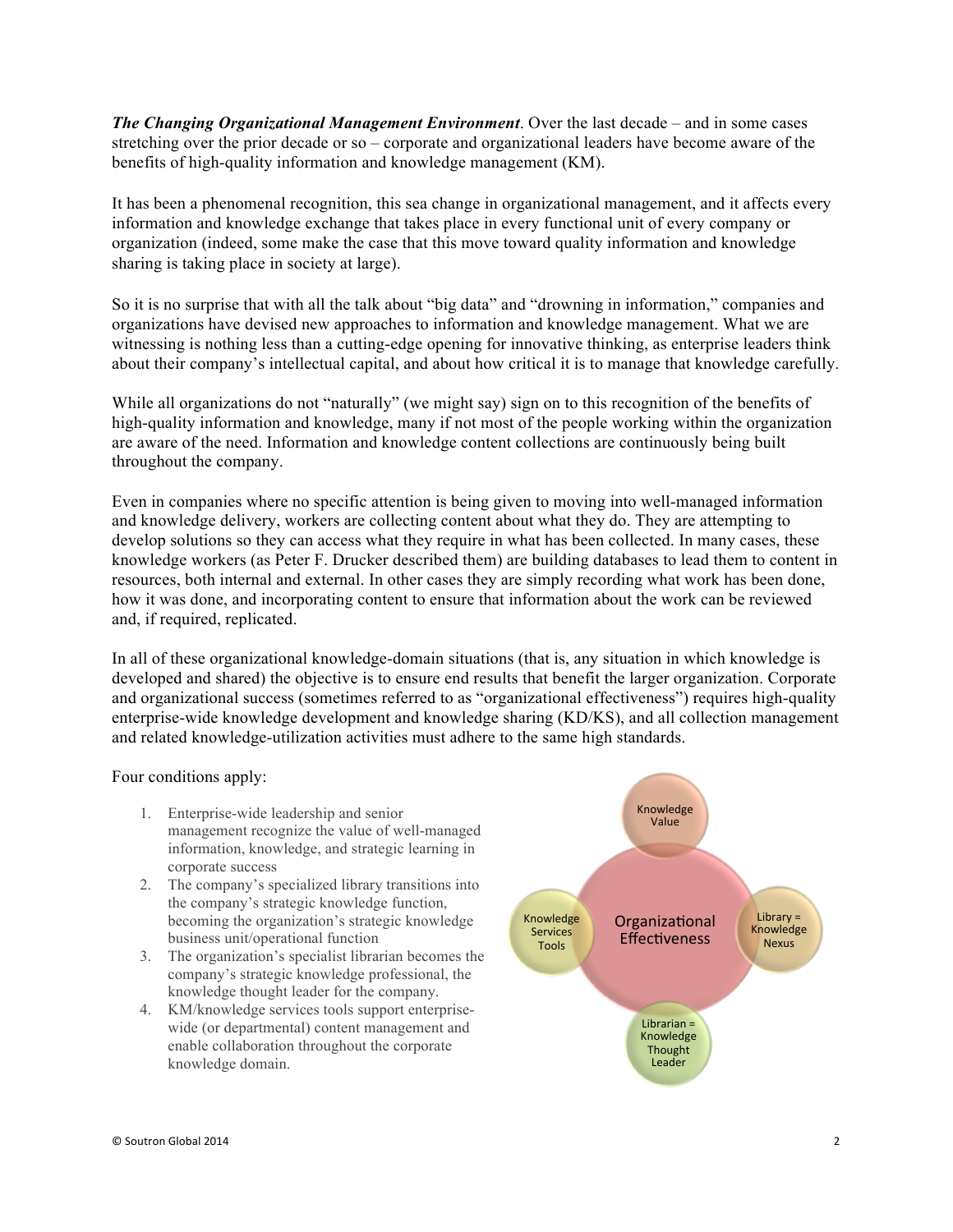*Managing Information, Knowledge, and Strategic Learning in the New Management Environment*. With successful KD/KS as the organizational goal, and with so much attention being given to corporate intellectual capital and its management (what we call "knowledge management" or "KM"), we often find ourselves speaking about the difficulty of "managing" knowledge. It's not an easy concept to convey to colleagues or enterprise leaders.

Instead, we turn to knowledge services, the management and service-delivery methodology – a way to work – that combines information management, KM, and strategic learning into a single over-arching operational function.

It is through knowledge services that excellence in KD/KS is achieved. Knowledge services, as a management methodology, recognizes that the most critical asset of any group or environment is what its people know. It is a concept that has stayed with us, ever since Thomas A. Stewart presented it in his 1997 book, *Intellectual Capital: The New Wealth of Nations*: "It's the sum of everything everybody in your company knows that gives you a competitive edge in the marketplace."

With knowledge services, the strategic knowledge professional combines KM with what is already being utilized and identified as productive. On a daily



basis, most knowledge workers deal with information management and strategic learning, both of which are important disciplines and management tools in every well-run organization. When organizational management and the company's strategic knowledge professionals put them together with KM and devise procedures for converging information management, KM, and strategic learning, the organization has now moved into the realm of knowledge services, the management and service delivery framework that seems to be the very solution these knowledge workers (and their employing organizations) require.

As a management and service delivery framework, knowledge services enables organizations to put theoretical and not always clearly defined KM to work, moving to the practical side of KM. In doing so, knowledge services enables strengthened research, contextual decision-making, accelerated innovation, and successful knowledge asset management, the four elements that make up the very foundation of successful KD/KS and provide critical support to the larger organization as a knowledge culture.

As a construct for handling masses of information and focusing on how it is used, knowledge services provides the organization with the tools its people require for ensuring that the organization's intellectual assets are captured, organized, analyzed, interpreted, and customized for maximum return. It does so by looking at two critical elements in the process: a collaborative corporate environment enabling the highest levels of knowledge sharing and information technology to provide the highest levels of information and knowledge capture and transfer.

A popular example of knowledge services value is demonstrated in the development of the Soutron Skills DB application, a directory for use within the company or organization in which the specialist librarian (or other strategic knowledge professional with KD/KS management responsibility) is employed.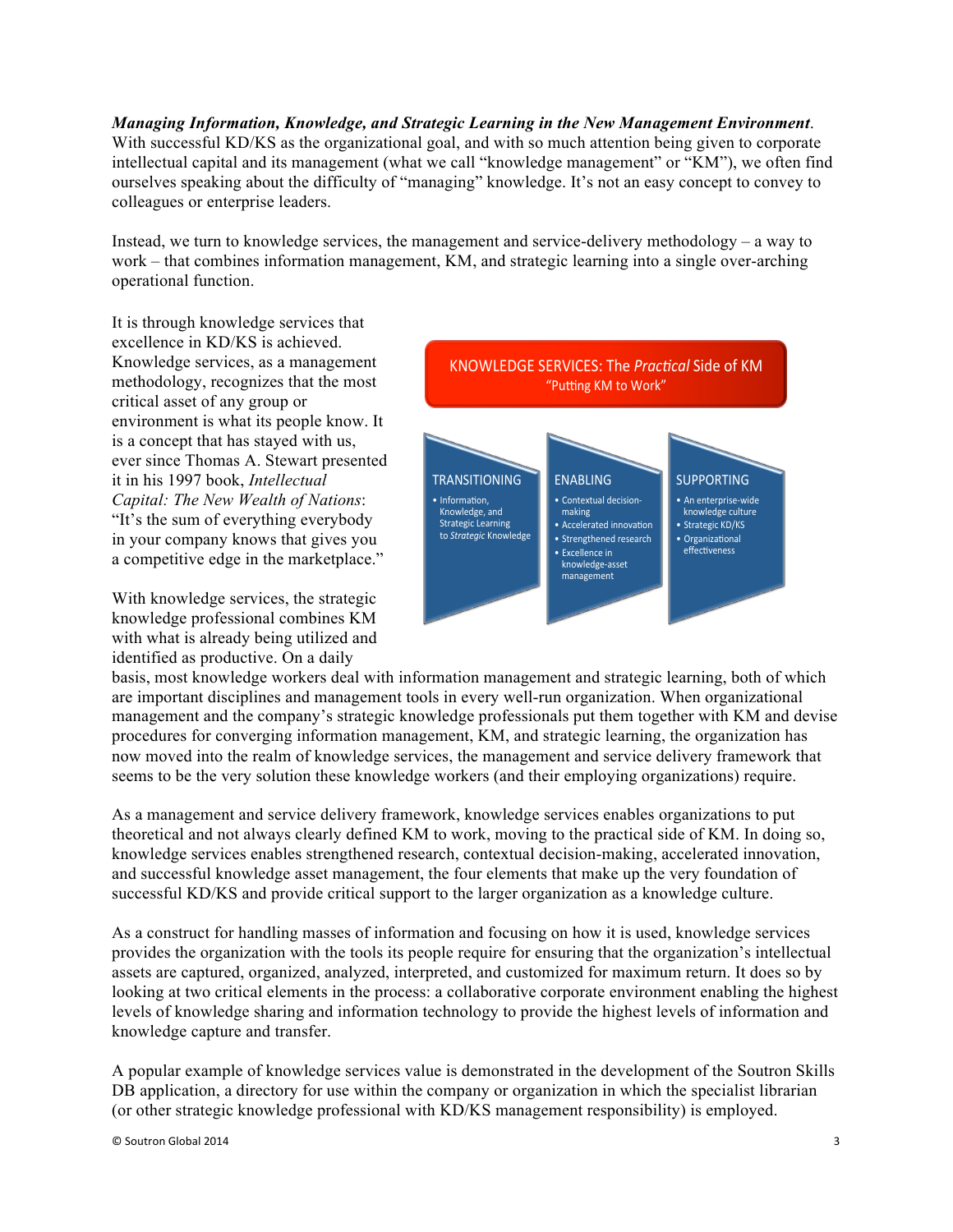Designed to link employees undertaking a new project or working with a knowledge-development activity with others in the organization, the Skills DB leads to strong internal knowledge sharing.

With the Skills DB application, offered as part of the inclusive framework of the Soutron information management solution, the knowledge services convergence of information management, KM, and strategic learning works for the larger enterprise:



Thus knowledge services, as a management and service-delivery methodology, enables success in the structure and utilization of the larger organization's knowledge domain through two integrated and connected components, its support framework for human interactions and its electronic solutions (for locating and accessing captured content), both equally critical for successful KD/KS.

*The New ILS.* As demonstrated in the example above, it has become clear that the Integrated Library System (generally referred to with the ILS acronym, or sometimes as the "Library Management System" or LMS) is not just for libraries. Discussing the ILS as a tool for libraries does, however, provide a convenient opening for thinking about an organization's specialized library and its potential for positioning itself as a leading and highly responsible function in the corporate management structure.

As a library management system, the ILS has traditionally been used for bibliographic control and user engagement in libraries and similar research-focused organizational or corporate functions. Generally speaking, there are four attributes for this traditional ILS:

- $\blacksquare$  functions as a relational database
- $\blacksquare$  includes integrated modules for unified interface
- $\blacksquare$  permits tracking of records at a variety of content levels and needs
- **•** permits tracking of activities and "extra" modifying constructs to ensure desired connections between user and content

In most organizations, it is obviously customary to use the ILS as the OPAC (online public access catalog) for the corporate library. With the flexibility built in to the Soutron product, there is additional functionality, enabling the organization to utilize the ILS beyond the library, even beyond other "research-related" functions. It's a level of re-purposing that is even possible without changing the descriptor, since the "library" of the "Integrated Library System" title can refer to any collection or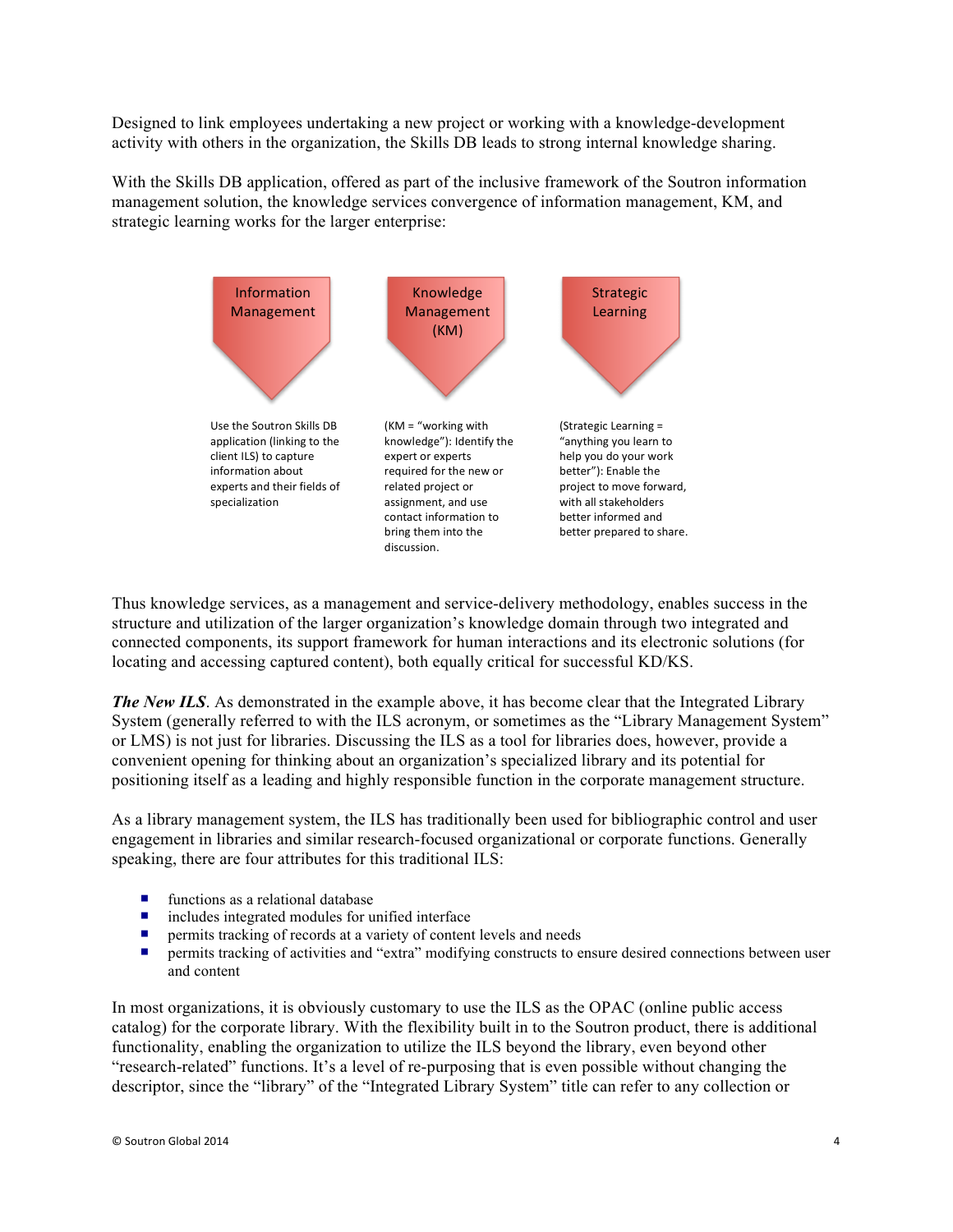repository in the company (and in any location, physical or digital). With the Soutron ILS, such repurposing of the ILS can be expected as it supports:

- ¡ effective management of multiple content repositories: corporate library, a departmental projects "knowledge bank," records, and archives for a wide range of operational and regulatory requirements (HR, financial, legal, etc.)
- $\blacksquare$  flexibility for all formats and content types
- practical intellectual capital management and usability (enterprise-wide or department-wide, as required)

It's not a case of "old wine in new bottles," this variable usability that ILS users and corporate management require and are asking for. Such re-design requirements – for the modern company's knowledge domain – naturally fall into place as an organization's knowledge services staff seeks to meet specific corporate and organizational needs.

Which moves the conversation about the successful ILS in a new direction, one that converges information technology and enterprise content management (ECM) with knowledge services. As noted, highest-standard infrastructure design and implementation management (or simply technology management, we might call it) meet with and provide highest service-delivery levels, connecting with the "human" side of information management, knowledge management, and strategic learning.

*Meet the New ILS*. In any conversation about selecting an integrated library system (having first assessed requirements), the starting point focuses on the flexibility of the database. Such flexibility must be relational and it must be well supported, since a long-term future is an absolute for a corporate or organizational repository. Other important selection criteria – present with the Soutron product – is the presence of on-going development and support. Equally important is built-in indexing, meaning that no third party systems will be required, a distinct advantage simply because, when used, third party systems result in an ILS more complex than it needs to be.

As a management tool for an organization's corporate library, flexibility in the ILS is obviously important. The move to digital content and digital records means that record templates and structures for recording metadata are no longer based solely on bibliographic records. The modern library is a repository for all types of metadata, including digital media such as electronic documents, images, know-how, and access to online sources. Freedom to have field choices match data being held, along with forms that match user needs and do not require training are essential, ensuring that any type of information (whether relating to "typical" library collections, other research materials, or, indeed, any other collection at all, of any content, should be capable of being managed in the database).

As mentioned earlier, it is equally important that the database is relational, in order to easily cross reference and link assets. With this level of flexibility, finding information related to another asset can be carried out intuitively and effectively. Some systems do not exploit the power of the RDBMS (relational database management system) and instead transfer flat file legacy system structures onto the new database. It is unfortunate that these sorts of structural "weak-links" are found in some ILS designs, for they

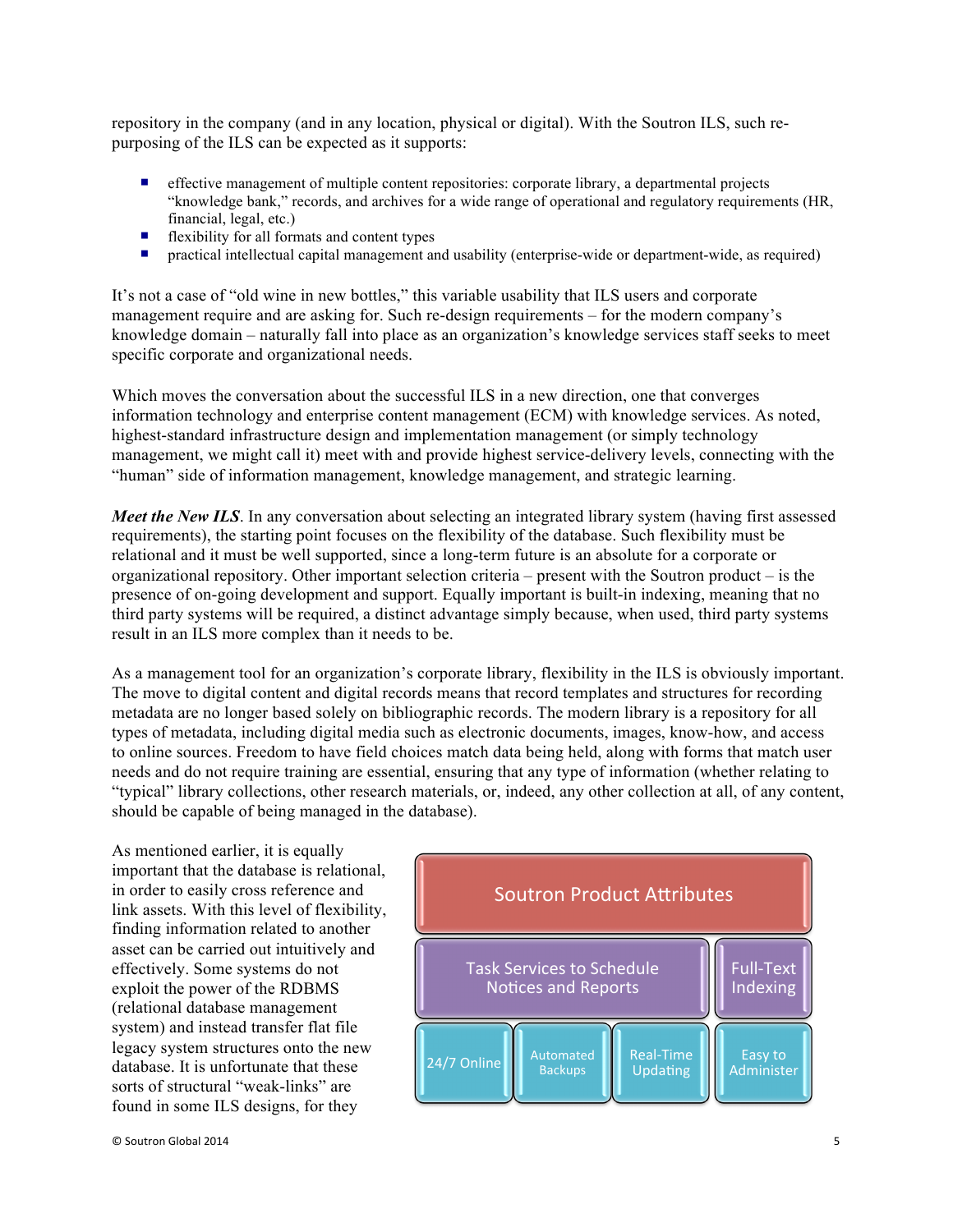perpetuate complexity and do nothing to bring efficiency and order to a knowledge set. Indeed, they may – in the long term – inhibit system development.

Finally, the system and database must be capable of being configured without the need for in-house IT expertise. To this purpose, the Soutron database includes the attributes noted here, all of which should be expected in and delivered with any well-designed ILS.

The mix is particularly important to Soutron Global clients. At the Royal Canadian Military Institute in Toronto, RCMI Librarian Penny Lipman, B.A., M.L.S., needed an efficient solution which could accommodate not only the books in the RCMI collection, but also a solution that could seamlessly evolve to incorporate photographs and archival material.

Additionally, she required a system that securely provides a web-based searchable catalog with basic "guest" gateway access and a "login" for exclusive member-only feature access.

Since choosing Soutron for the RCMI library catalog Lipman has been particularly impressed by the product's Library of Congress auto cataloging feature, which she describes as "an invaluable help" with the collection backlog, as it "lightens the load," as she puts it, "for the solo librarian."

Penny Lipman also comments about how pleased she is with dealing with Soutron Global.

"I've been really happy with Soutron, their services, everything they've done. Soutron Global asked what I wanted and then provided it. Customer service is fantastic, and the tool is easy to implement and use."

*Transforming Libraries: The New Specialized Library and the New Specialist Librarian*. In order to meet the requirements of colleagues working in this "new" organizational management and research environment, libraries – and specialized libraries in particular – are being transformed. A company's specialized library is probably one of several operational functions providing knowledge services in the larger organization (although they all won't refer to what they do as "knowledge services"). As the library transitions itself into the company's strategic knowledge function, it is (or should be) the knowledge services nexus for the larger organization. It is also (or should be) managed for this enterprise-wide leadership role, or – depending on the environment – for the department or practice group.

This need was recognized as long ago as 1988 and noted in a valuable book about library planning edited by Donald E. Riggs and Gordon A. Sabine. In *Libraries in the '90s: What the Leaders Expect*, Riggs and Sabine reported that Joseph A. Rosenthal, University Librarian at the University of California at Berkeley, startled colleagues by noting that future success in KD/KS would look like this (although Rosenthal did not, of course, use our language):

- ¡ Librarians will become more like special librarians. They will deal more in information and less in simply saying, "Here's the bibliographic apparatus; it's up to you to find out which things you want." In certain situations, they may come to function more as part of a research team....
- There will be different protocols for accessing data…. Librarians will be kept busy trying to translate those protocols into simpler language for the researcher and trying to train people to use, to access, these different spheres of information.
- The better librarians are at doing this, the more their services are going to be in demand. So to the extent that we and our successors are good, we will be building demand for our services.

That's how it turned out, isn't it? And at the very center of this attention to a new model for managing information and knowledge is the organization's specialist librarian. More than any other employee (and regardless of the name of the function – "special library," "research center," "knowledge resource center,"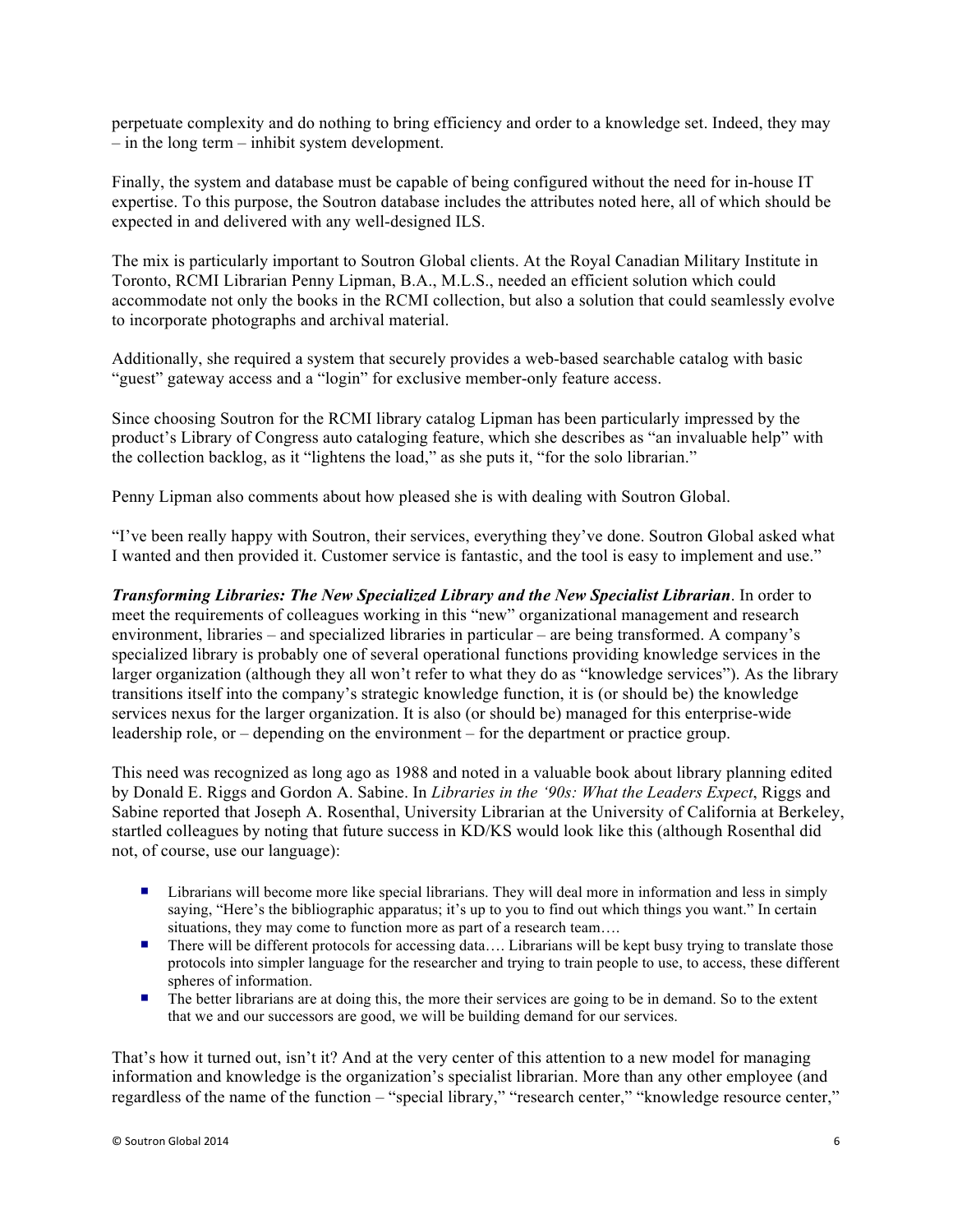"research management unit," *etc*.), the manager of the specialized library has the experience, expertise, and foundational management proficiency to ensure that research results are identified and/or delivered to constituent information and knowledge customers.

This strategic knowledge professional has management responsibility for research support, leading the acquisition, storage, delivery, and (when appropriate) re-use of the organization's intellectual capital. At the same time, the specialist librarian's particular task is often to oversee (or advise about) the creation of new corporate knowledge, ensuring that it is delivered for the specific purpose of supporting organizational effectiveness. In this role, the organization's specialist librarian (or the manager of the specialized library and his or her team) becomes the company's knowledge thought leader, the "go-to" person for knowledge-services delivery, regardless of how their operational business unit is designated, the individual job title, or educational qualifications, experience, or expertise.

Under these conditions, the role of the specialist librarian transitions into a new and critical leadership role, with management responsibility that relates directly to organizational effectiveness. Just as the name of the operational function now includes a long list of workplace descriptions, as noted above, so the job titles for the people who work in and manage these functions have multiplied. Myriad titles are now found in job descriptions for these knowledge workers, and it is not uncommon to hear the information professionals who in another time would have been called "special librarians" referred to as something very different in the long list. Indeed, there is even a story (perhaps apocryphal) that an attempt at SLA (the Special Libraries Association) to identify the different and various job titles for its members got up to 200 and the counting stopped. It was turning out to be an impossible job!

So what has changed? It's the work and the expectations of customers and enterprise management. Whereas the specialist librarian in the past – like most librarians – was expected to be reactive in his or her interactions with the people who availed themselves of the library's services, by the early 1990s reactive service delivery was no longer the model. The librarian was no longer waiting for the user to come to the library to ask a question, for there was now a move to what was called "proactive" service.

The proactive specialist librarian went out into the organization, becoming acquainted with the different projects being undertaken or planned. Once the librarian had enough information, he or she would fall back on his or her professional expertise to match the need with the resources and information consultancy service that could be provided through the efforts of the specialized library and its professional knowledge workers.

That picture, too, changed in the early years of the  $21<sup>st</sup>$  century, since proactive specialized library service delivery did not always match the needs of the library's identified user base



(and, indeed, by this time the "library" had – in many organizations – transitioned to that specialized research operation described earlier). The research function's customers and clients – no longer "users" coming to a "library" – brought the specialist librarian/research specialist/strategic knowledge professional into a much more interactive and integrated role in the overall research and KD/KS activity. Now the specialist librarian (or perhaps "former" specialist librarian, depending on what his or her current title might be) was expected to not only manage the operations of the research function and, as required, to link the information or knowledge seeker to the needed content or knowledge-sharing entity. By now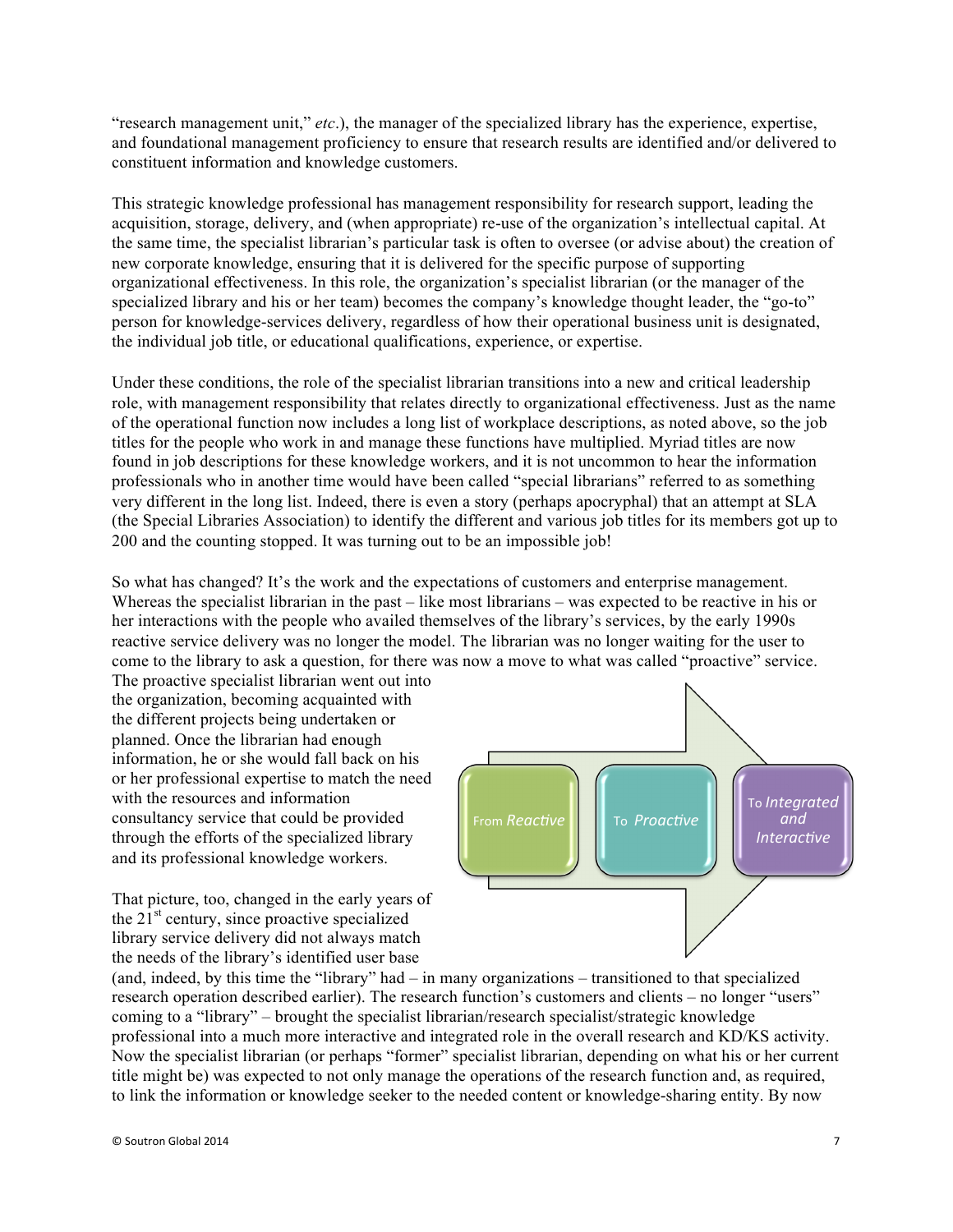the responsibilities formerly incorporated into the work of the ("former") specialized library had been repositioned as part of the research function *beyond* the library function.

Here are two examples. In the first we have the librarian or strategic knowledge professional *embedded* in, for example, a product development team. His or her role is to sit in on planning discussions and advise about the research process, specifically in terms of the project or situation under discussion. This knowledge professional becomes an in-house consultant for the project team and, in many cases, is literally seconded from the library or research function in which he or she is usually employed and located – both administratively and, often, physically – with the particular project.

Another example is even more specific. At one large research organization, programs were decided upon and funding estimates discussed in meetings of subject specialists and program officers. The organization's knowledge resources center was already advising various program divisions through established knowledge-focused activities (such as designing and conducting educational and coaching sessions, or providing subject-focused current news alerts). So it was a natural next step to move deeper into outreach ("playing the advocacy game" was the way the center's director described it). The result was arranging for strategic knowledge professionals from the knowledge resource center's staff to participate in every planning meeting.

The strategic knowledge professional – the organization's knowledge thought leader – was in the discussion for particular reasons. First, he or she was to ensure that program planners identified and targeted appropriate collaborators. Secondly, he or she advised about estimated research costs, enabling program directors to have a more accurate gauge of what the expenses for the planned program would be.

The advantage for the larger organization soon became obvious. Not to be dismissed, though, is the advantage to the knowledge resources center itself. When it comes time to review support for the larger, overall organization, research allocation authorities (read: senior management) are often tempted to question the ROI of internal research support. When a professional staff member from the knowledge resources center is participating in every program planning meeting, their leadership role – as part of management – is not only recognized but comes to be expected.

*The New ILS Vendor.* In thinking about how we move from focusing on collections to connections, a final observation takes into consideration the relationship between the organization acquiring the ILS and the ILS vendor. The difference between vendors is not always immediately apparent to clients and prospective clients. Is there a single differentiator that sets the "collection-to-connections" focused vendor apart from others? Soutron Global is well known for its commitment to its clients, for its muchrecognized corporate mantra ("When we make a promise, we keep it."), and for the well-known service philosophy that begins with asking clients, "How can we help you do your work?"

Yet Soutron Global goes one important step further, taking KD/KS into the marketplace with its clients and potential clients. Committed to making a difference in the lives of information and knowledge professionals (and not only with the quality of the Soutron product, for which the company is well known), Soutron Global is also recognized for bringing practical, hands-on strategic learning to the company's many clients and colleagues – and to others working in specialized libraries, research management units, records management and corporate archives, or in any of the other functions of the organization's so-called "knowledge domain."

It fits, for there is much conversation today about how we live in this new "golden age" of knowledge services, and one of the hallmarks of this time is knowledge development and knowledge sharing, the KD/KS referred to so often in this paper.